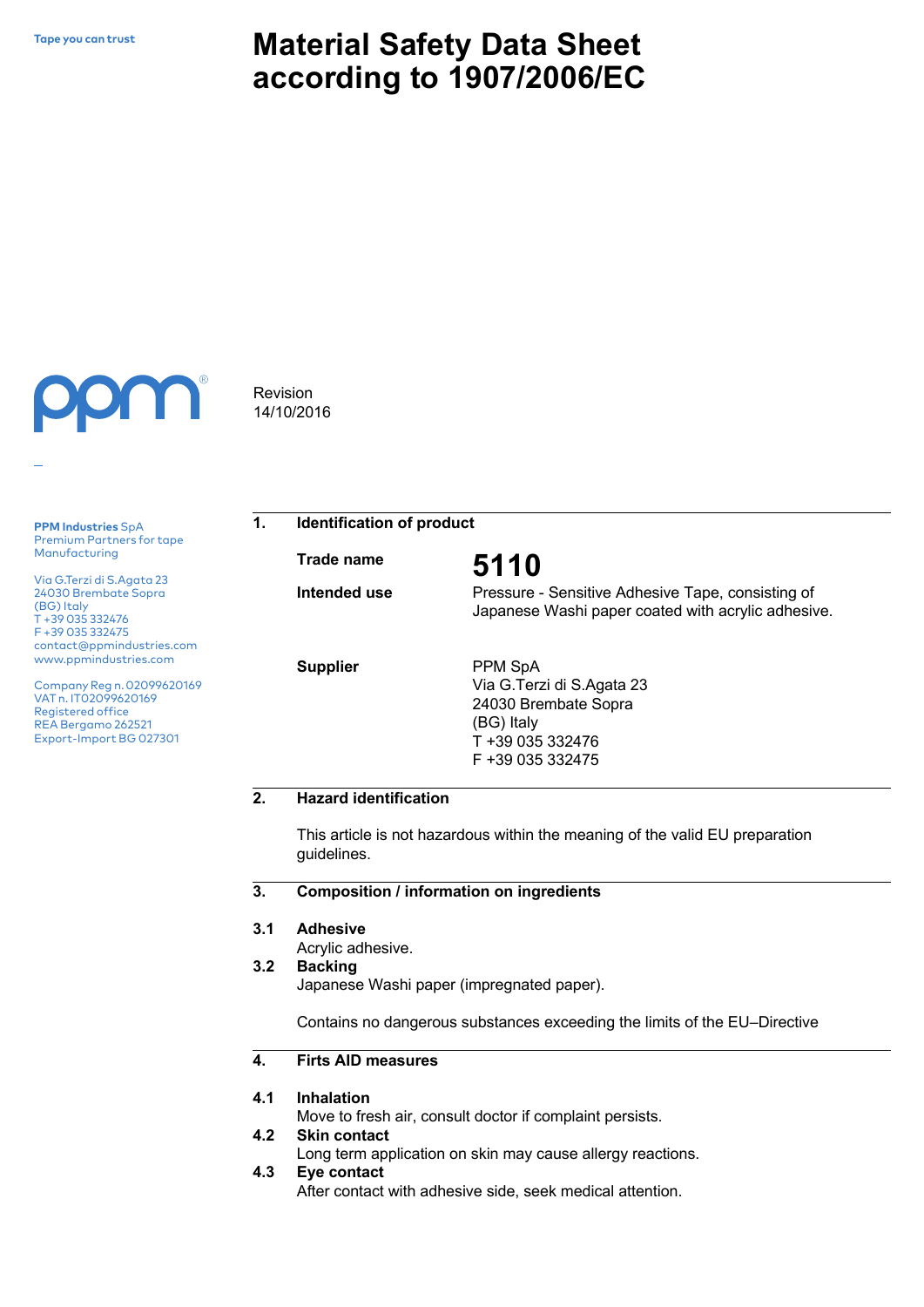**JULI** 

## **4.4 Ingestion**

Rinse the mouth.Drink glasses of water. If adverse health effects develop seek medical attention.

#### **5. Fire fighting measures**

- **● Suitable extinguishing media** All common extinguishing agents are suitable.
- **● Special protection equipment for firefighters**  Wear self-contained breathing apparatus. Wear protective equipment.
- **● Hazardous combustion products** Carbon monoxide, carbon oxides.

### **6. Accidental release measures**

Pick up the rolls, pack them again and send to waste disposal the damaged material, according to the laws in force.

#### **7. Handling and storage**

- **●** No particular precaution needed during manipulation of the product.
- **●** This article has to be stored, preferably, at a room temperature ranging between 15 and 25°C
- **8. Exposure controls / personal protection**
	- **● No special particular measures needed to face exposure to this article.**
	- **● General protection and hygiene measures**  Do not eat or smoke while working.

## **9. Physical and chemical properties**

Reference has to be made to the relevant technical sheet available on request.

#### **10. Stability and reactivity**

### **10.1 Conditions to avoid**

No decomposition if used according to specifications.

# **10.2 Hazardous decomposition products**

In case of fire, smoke as well as carbon dioxide, carbon oxide may arise.

# **11. Toxicological information**

### **General toxicological information**

This article does not contain any toxical substances; to the best of our knowledge no harmful effects are to be expected if the product is handled and used properly.

# **12. Ecological information**

### **General ecological information**

Do not empty into drains, soil or water.